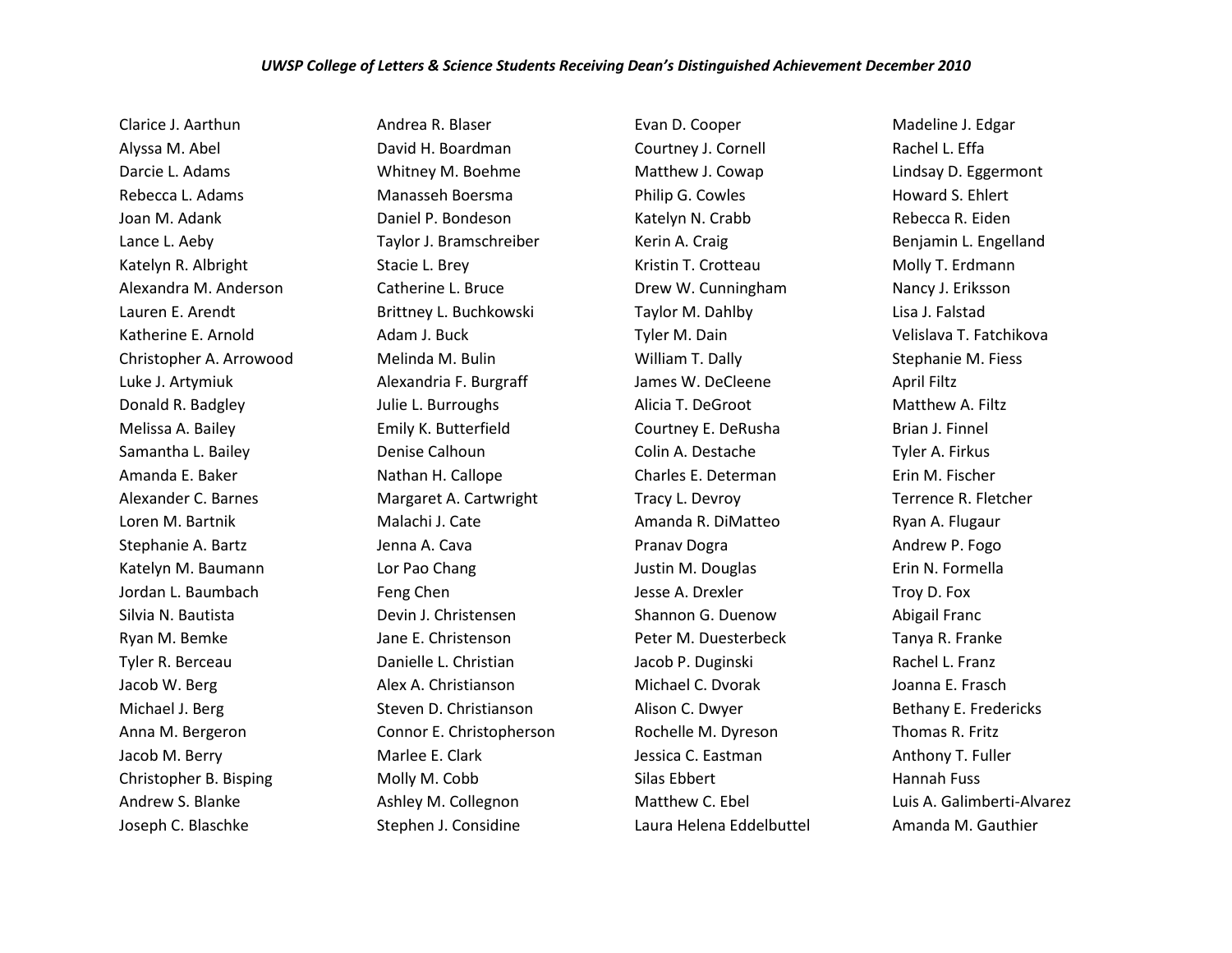Brooke E. Geiger Eric J. Geisthardt Scott M. Gerstl Ruth H. Gervais Lane D. Gibbons Brian T. Gibbs Ryan M. Gibson Justin Gilchrist Jonathan Giombi Leslie Gitz Lauren M. Golla Natasia L. Gomez Juan A. Gonzalez Amanda M. Goodsett Christopher S. Gottsacker Lloyd T. Graff Jessica A. Grange Laura M. Griglak Arnold S. Groehler Matthew R. Groshek Ryan M. Groshek Jacqueline E. Gruber Gavin J. Grubofski Amanda D. Grunwald Benjamin S. Gulbrand Kristin R. Gunnink Austin J. Hafermann Julienna E. Hagan Sarah R. Hagedon Danielle C. Hamm Tammy S. Hanson

Daryn R. Hardwick Cara M. Hart Emily A. Hart Michelle R. Hayden Mimo He Scott A. Helgeson Britney A. Helling Kody K. Henke Rebbekah R. Hentges Soulou Her Michael S. Herman Andrew M. Hernandez Carly A. Herrick Kristin N. Hess Amy L. Hibbard Tarah L. Hicks Hannah C. Hildebrand Ian B. Hines Mary A. Hinkle Ryan M. Hinner Jordan J. Hoeppner Kyle J. Homan Rebecca J. Homann Melissa A. Hoskins Joseph R. Hottenstein Yujing Hu Margo E. Hubbard Tiffany M. Hughes Kayla J. Hunt Spencer D. Hupf Evan R. Hutchison

Roswell L. Ingman Craig T. Irwin Jordan R. Isaacs Charissa R. Janik Sarena A. Jensen Alexandra R. Jicinsky Kirsten L. Johnson Tracy M. Johnson John D. Johnston Amanda J. Jones Dylan T. Jones Madigan E. Just Chris M. Kadolph Kyle R. Kafka Daniel J. Kaminski Jonathon J. Kaphingst Matthew S. Katrosits Andrew E. Kelley Erin L. Keniry Jennifer M. Kessler Kim M. Kiesner Amanda F. Kilponen Katelynn J. Kinas Margo M. King Tricia M. King Warren W. Kinnick Ashley L. Kizewski Benjamin J. Klaas Erin E. Kline Sara R. Kline Kassandra M. Klump

Brett R. Knorr Cassidy G. Kohlhagen Stacy L. Kohls Erika L. Kolacki Austin J. Kolodziej Duane C. Kosobucki Jesse J. Kosobucki Jordon T. Krall Triton J. Krizenesky Andrew L. Krueger Yasuaki Kumagai Sarah J. Kunst Yasir Khames Kuoti Maria C. Kuzynski Jacinta L. Landeros Valerie J. Landowski Lauren M. Lane Sarah M. Lang Amanda J. Larson Steven J. Lasee Jacob A. Lauer Kara J. Laursen Stacy L. Lavongsa Kyle S. Lay Kyle K. Leaf Melissa M. Lecker Danielle N. Lee Joshua T. Lee Whitney M. Leisgang Nicole A. Leny John S. Lenz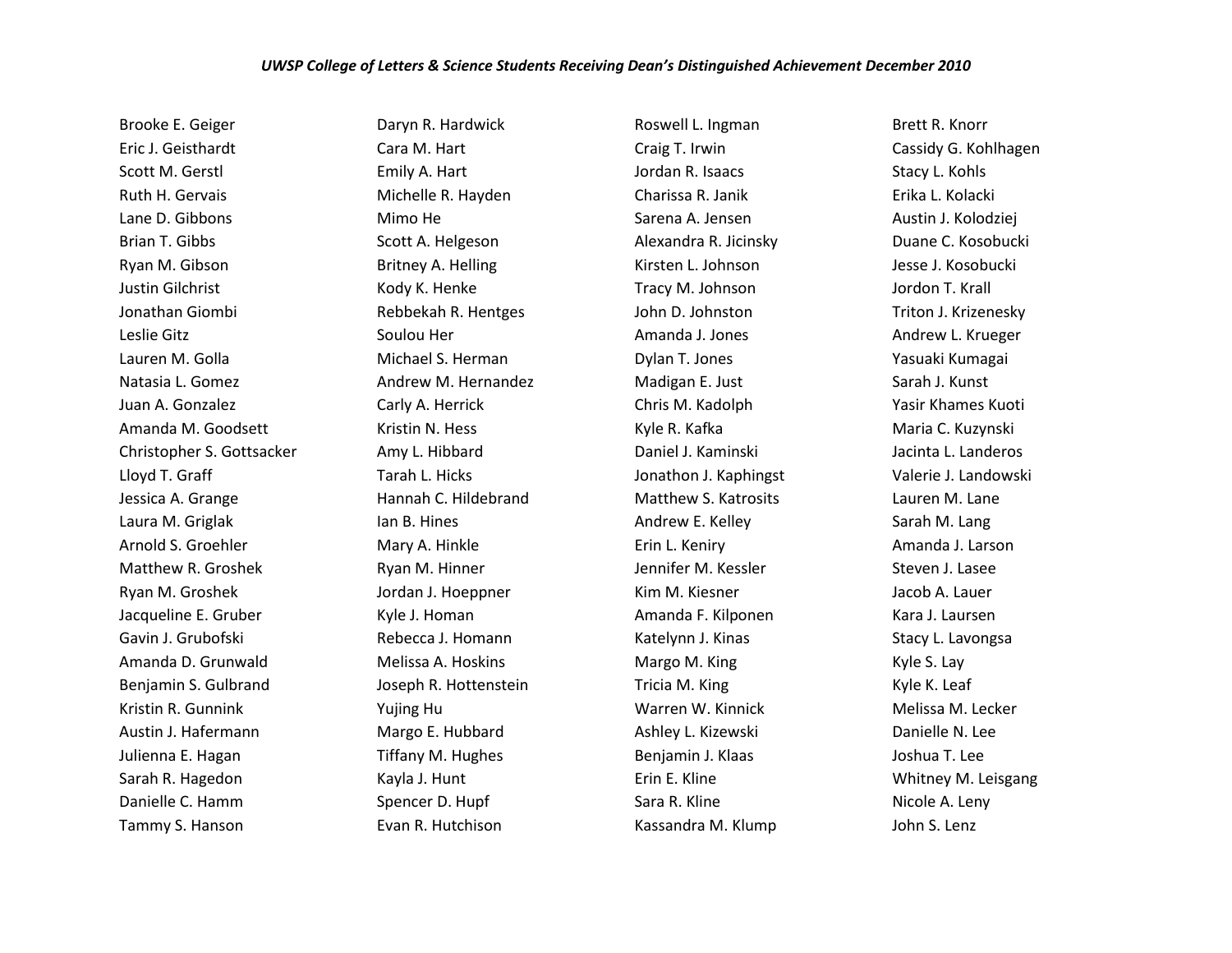Steven M. Lenz Jinzhi Li Renee B. Liebe Daniel J. Liebergen Katie R. Ligman Jessica M. Lila Jennifer R. Lindahl Kimberly V. Lindberg Gail S. Lindner Caitlin M. Lindsay Ashley L. Linsmeier David A. Litsheim Jillian F. Loeser Ben J. Lofgren Heather L. Lueck Hannah C. Lutgen Nicole A. Mackie Megan A. Maikowski Ashley M. Majewski Jacob G. Malooly Tabatha D. Manteufel Richard A. Manthe Jenay E. Manydeeds Katherine A. Marichal Maggie S. Marohl Jordan R. Marvin Joseph W. Marx Rachel R. Maslakow Amanda M. Mather Danica R. Mazurek Benjamin T. McDowell

Michelle M. McEachen Brianna M. McKichan Shannon P. McVeigh Zachary A. Meadows Melissa A. Mehre Anthony L. Meier Matthew J. Meis Audrey D. Mennenga Scott A. Merk Amber M. Meulemans Evan J. Meulemans Katie N. Meyer Randa L. Meyer Matthew A. Michalski Sarah M. Mielens Marci A. Mihalko Katrina G. Mijal Wendy A. Miller Jamie R. Moran Catherine M. Morrow Sarah J. Moscatello Blaine J. Mueller Robyn K. Mueller Kelley L. Muench Michelle L. Mullen-Burkart Carey J. Mullenberg Kimberly A. Multerer Peter T. Munck Jonathan P. Murphy Amanda D. Myhrer Daniel R. Nadeau

Kelly A. Napierala Haley A. Neja Ryan P. Nelson Zachary T. Nelson Kendra O. Ness Luke A. Neubauer Amanda M. Nevins Eileen E. Newsome Diem K. Nguyen Jamie L. Nichol Alexander P. Niznik Spencer T. Oberstadt Leanna C. Oertel Matthew R. Oldenburg Abigail J. Olson Emily M. Oman Ashley Orozco Isaac J. Ortega Ashley M. Ostrowski Alina E. Ott Emily A. Pagel Maureen C. Panka Kelly M. Pardy Richard W. Parmentier Amy C. Patterson Trina J. Pearson Nathan H. Peck Christopher R. Peerenboom Sarah J. Perrigoue Justin R. Perry Tyler J. Peters

Gretchen L. Peterson James R. Peterson Jessica M. Peterson Sarah J. Peterson James D. Peth Bryan J. Pierce Justin M. Pilger Nicholas R. Pilsner Jessilyn J. Piontek Aurelia M. Poat Mallory B. Polivka Josiah E. Popp Jocelyn R. Possley Phillip J. Potter Holly Purcell Brooke K. Radant Leah M. Raflik Jill R. Raikowski Angelica M. Ransom Trevor J. Reis Qianwei Ren Rebekah M. Rennicke Bethany A. Reque Stephanie A. Rettenmeier Jonathan R. Rezach Leah A. Rezin Brennan L. Rhode Andria E. Rice Ashley R. Rice Brenton K. Rice Jessica R. Richter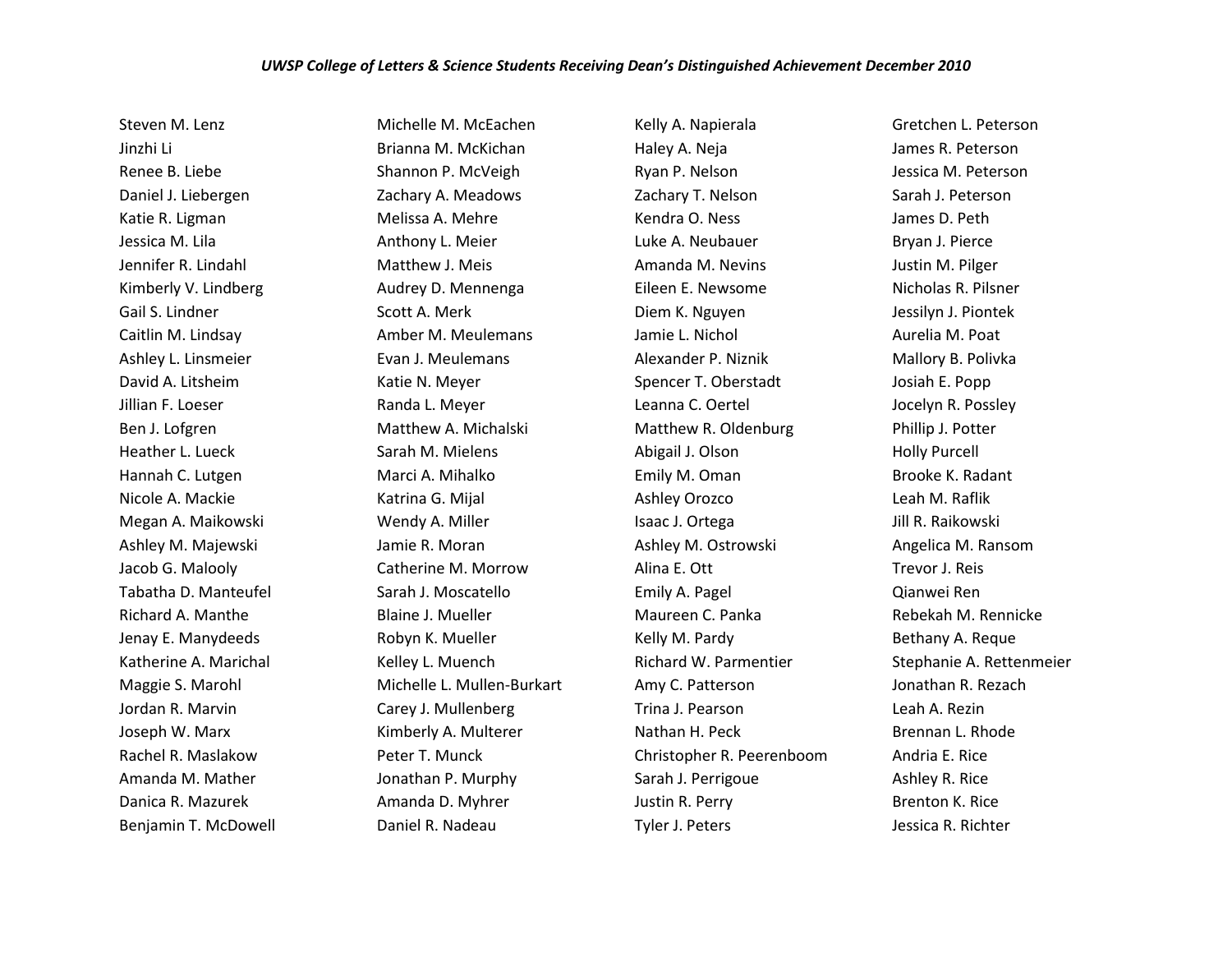Emanuel A. Rivera Rebecca L. Robillard Kayla M. Robinson Paige E. Roland Peter R. Rose Andrew R. Rosik Meghan A. Rossmanith Corey T. Rothrock Christopher A. Roubique Amanda J. Rucinski David J. Rudolph Zachary R. Ruesch Alyce J. Ruhoff Amanda H. Ruhoff Danielle L. Rupp Lori A. Rusch Timothy J. Rushmer Ryan M. Rutledge Kathleen C. Ryan Giana M. Saari Emily A. Sage Clorissa N. Santiago Jessica A M. Sayer Andrew J. Schantz Sayaka Schatzke Megan A. Schill Morgan K. Schmelter Samantha L. Schmid Natalie E. Schmitt Dylan R. Schmoldt Jordan P. Schneider

Sonia M. Schneider Alison M. Schommer Robin K. School Eric A. Schreiber David S. Schreiner Jared S. Schuff Julaine E. Schultz Laura K. Schultz Jordyn L. Schwartz James M. Scott Cortney M. Sebolt Logan C. Seipel Paige M. Selbo Eric Bradley Semling Jerad A. Servais Hans L. Severson Kimberly A. Shankland Ambud Sharma Randall B. Siedschlag Hunter John Sievert Mary F. Simon Hannah R. Simonson Kimberly L. Siverling Lisa R. Slattery Elizabeth A. Slovensky Erick N. Smogoleski Steven J. Smongeski Alexis C. Snedden Ania M. Sniadajewski Han Jee So Elizabeth A. Sommer

Rachel M. Sommer William A. Sommers Jamie L. Sondelski Jared W. Sorenson Brian C. Sowka Caitlin D. Spaulding Ryan J. Specht Benjamin D. Speth Justin L. Stangl Kayla L. Staniszewski Justin G. Stankowski Emily A. Starke Megan R. Stebane Katie M. Steffanides Joy Stelzer Adam J. Stephani Michelle M. Stephens Garrett L. Sternhagen Jacob M. Sterny Sara E. Stigen Shannon E. Stover Laura L. Strasser Bradley Stroik Danielle E. Strysick Kayla J. Stuebbe Matthew J. Sullivan Kelli M. Sutherland Rebecca J. Swan Andrew J. Swanson Erica E. Swenson Stephanie J. Tank

Brandon J. Taylor Scott A. Teigen Jessica S. Tellez Kathryn J. Tenant Matthew E. Teresinski Kyle R. Tesch Megan M. Theys Jacob R. Thompson Kevin M. Thompson Ashley A. Thraen Kerby K. Timm Eli C. Towle Jessica E. Towle Jon S. Trzebiatowski Jessica W. Tuschen Gregory Ubbelohde Jennifer L. Urmanski Jonathan J. VanAsten Colleen M. VanStippen Mallory J. VanTatenhove Megan L. VandenBosch Benjamin D. VanderPas Ong Vang Daniel Deryck Vaz Tiffany J. Venus Kaitlyn E. Veverka Kelly M. Volland Katrina M. Vorpagel Miranda M. Voss Haley L. Vosters Marissa L. Vrieze